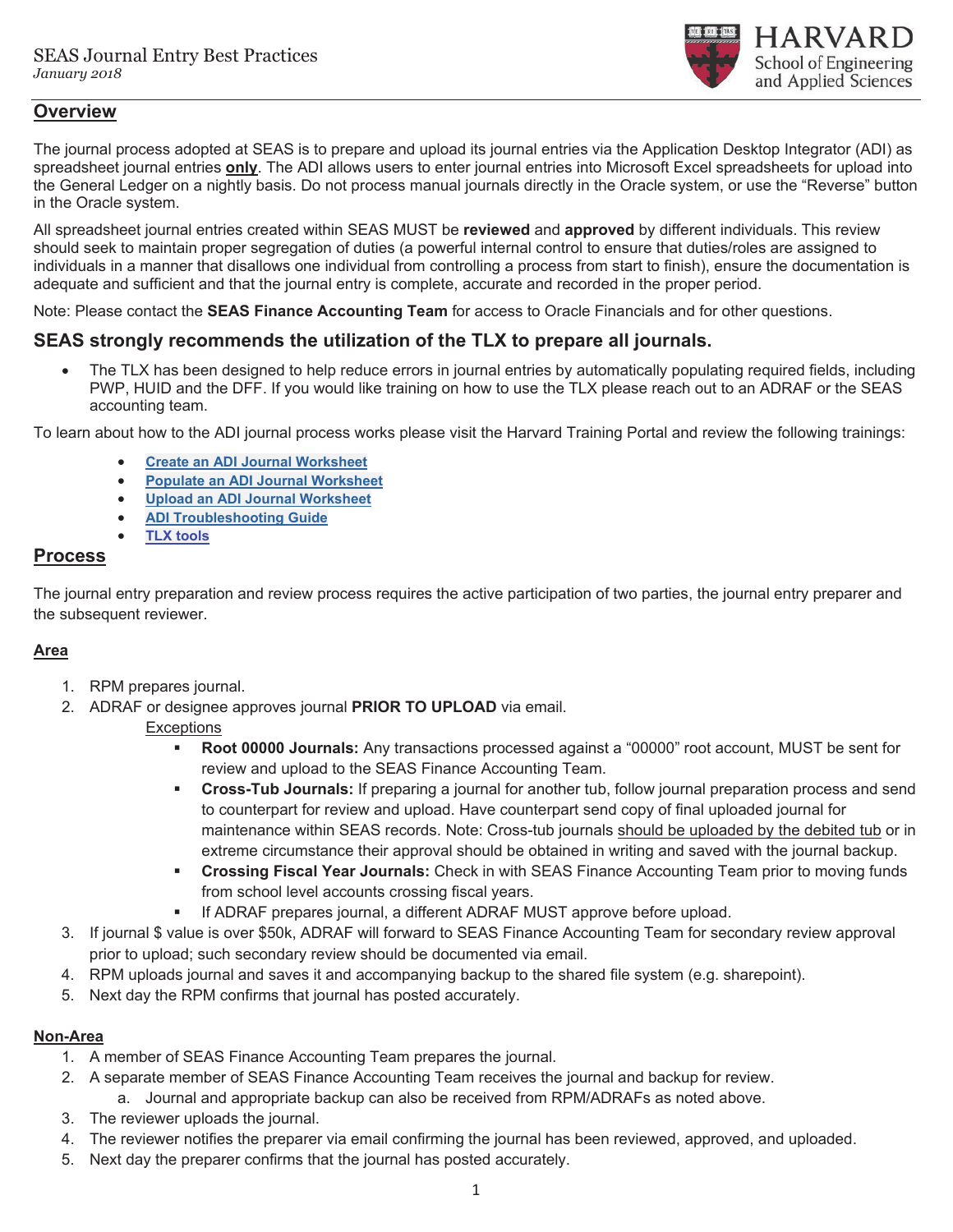

A preparer/enterer of a journal should seek to do the following in preparing any journal for review and upload:

- Prepare and input journal entries accurately and timely
- Ensure journal entry information is complete and correct
- Accurately select and verify the 33-digit code for each entry  $(CoA)$
- Reference supporting documentation including emails, drill-down reports, invoices, etc.
- Provide detailed explanation of what the entry accomplishes and why it is necessary in the email to ADRAF
- Ensure totals debits and credits match an unbalanced journal will not post to the Oracle Financials G/L
- Provide line item descriptions that clearly explain each journal line item
- Ensure that the entry stands on its own, that is, be self-explanatory. Back-up should be provided and should be stored in a central location electronically (e.g. sharepoint)

**HARVARD** School of Engineering and Applied Sciences

- Include PWP and HUID and name for **all** salary journals
- Move tuition in proportion with student salary and include HUID and name
- x **No** journal adjustments for capitalized object code **68XX, (S680)** should be performed. These adjustments need to be processed through AP adjustment in Oracle Fixed Assets via the SEAS finance office.

A well-documented entry should answer a number of questions –

- What is the preparer trying to correct/change/record?
- Why is the preparer preparing the entry? describe completely why the entry is being made and what the journal entry does so a reasonably informed person would be able to understand the purpose of the entry. If it is a correcting journal entry, it should explain why the error occurred originally.
- Are amounts substantiated?

## **Journal Review Criteria**

A reviewer/approver is someone other than the preparer, who is authorized to review journal entries, and has sufficient knowledge to make an informed judgement that the journal transaction is appropriate (e.g. ADRAF or designee, Finance team).

A journal entry should be reviewed for the following criteria:

- Complete the journal entry is properly referenced; supporting documentation is attached
- Accurate the amounts/ accounts are accurate and tie out to the support
- x Reasonable the amounts/ accounts are reasonable in comparison to the support
- x Appropriate the journal entry is appropriate to the specific accounts based upon fund requirements, General Ledger codes and in compliance with SEAS/University policies
- $\bullet$  Timely the journal is processed in the correct period
- PWP and HUID are included for any journals against payroll transactions

Note: For more information, please refer to the University *Responsibilities of Purchasers, Preparers and Approvers* (ROPPA) policy https://policies.fad.harvard.edu/responsibilities-purchasers-preparers-and-approvers for detailed information on the responsibilities for those who prepare or approve transactions.

## **Documentation and Record Retention**

Journal entries should have supporting documentation that explains the rationale and substantiates the amount of the journal to a standard that would enable a reviewer to recreate the journal and understand its purpose. Documentation must also be clearly labeled and should be understandable to the reviewer or any other person inquiring about the entry. Minimum documentation required is a copy of the OBI Transaction Listing (TL) of the charge/s being journaled.

Documentation and record retention:

Non-Sponsored documentation will be kept readily available on file for audit, either electronically or hardcopy, for four fiscal years.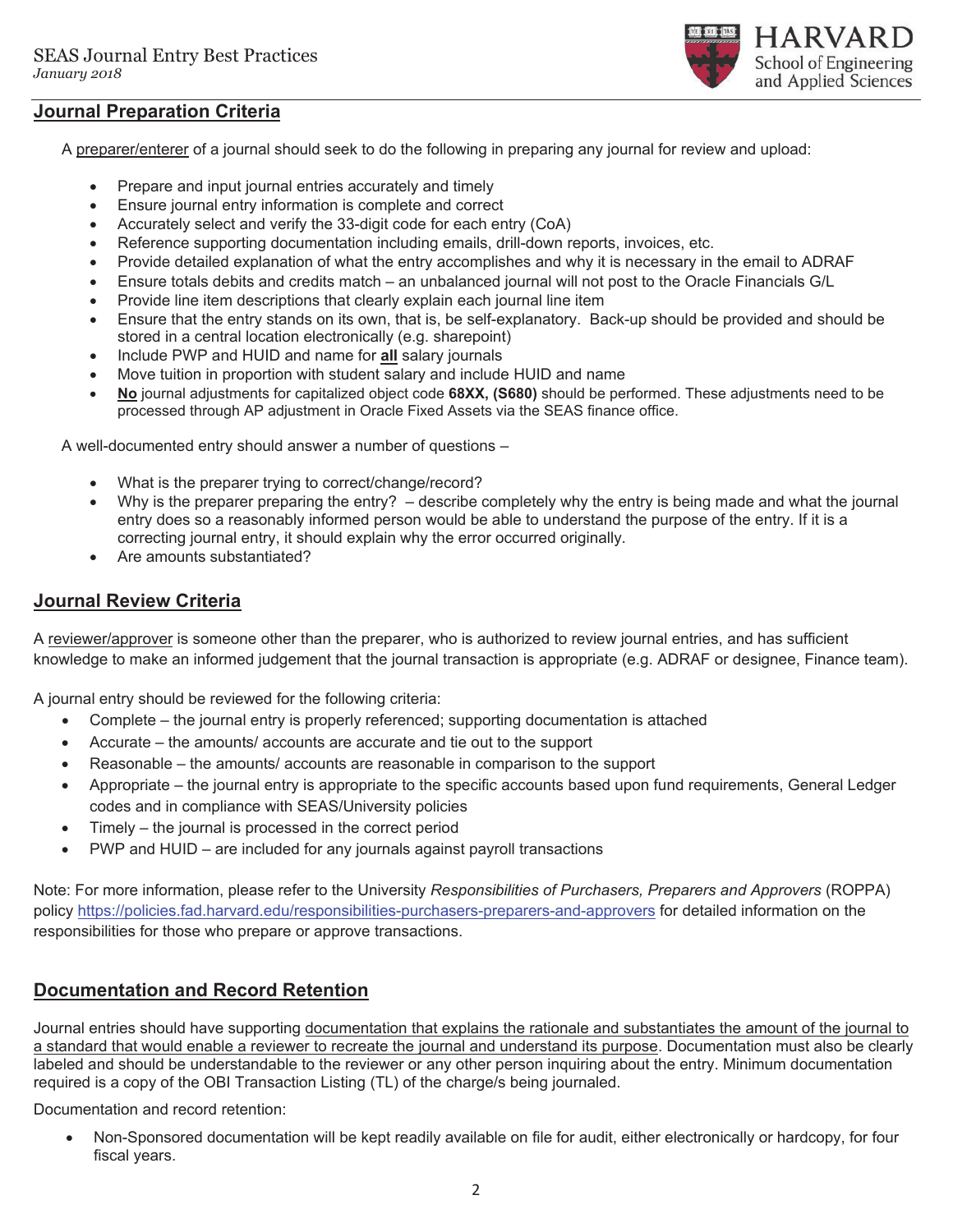

- Sponsored documentation should be retained for a minimum of 7 years after the project end date or as determined by the awarding sponsor.
- Record retention University Guidelines can be found at https://grs.harvard.edu

### **Area Process for Retaining digital records:**

- Create a folder in the Research Admin Shared drive and save in journals folder / month uploaded.
- Save the folder using the following naming convention (feel free to add more after date of upload as needed for clarification)
	- Journal: PI Name. Preparer's initials. Fund Debited. Date of Upload
	- x Cost Transfer: PI Name.CT. Preparer's initials.Fund Debited.Date of Upload (save CTs in GMAS as well)
- Folder should include the following pieces of backup:
	- 1. Uploaded journal (with smiley faces) and all lines visible with wrapped text as needed.
		- a. After journal has been successfully uploaded, the "Journal Import Request ID ########" should be copied pasted into the ADI with the green smiley faces above the batch name (e.g. in column L above batch name)
		- b. OR you can include a PDF of the email that gets sent after a successful upload.
	- 2. Transaction Listing in Excel or PDF format with highlighted lines that will be journaled, if not clearly obvious OR copy of TLX.
	- 3. Email approval with reason/documentation for journal.
	- 4. Any other backup, as needed (suggestions are listed below but are not required)
		- a. For journals entered to make a correction to an earlier journal, supporting documentation must show where the original entry was posted
		- b. Other documents if specific e-mails or word documents provide a better understanding of the entry, these should be attached to the entry.

### **SEAS Finance Process for Retaining digital records:**

- Create a folder within the SEAS Finance SharePoint within the appropriate fiscal year and month.
- Name the folder with the following naming convention
	- $\bullet$  Preparer's Initials journal description
	- If the journal has come from the Areas for upload, also include the RPMs initials
	- The folder should include the following pieces of backup:
		- 1. ADI journal pre-upload
		- 2. ADI journal post-upload (with smiley faces)
		- 3. OBI Transaction Listing OR copy of TLX
		- 4. Email backup, as needed
		- 5. Any other backup, as needed (see above for details)

#### **Completing the ADI template:**

| <b>Cell Name</b>   | <b>Best Practices</b>                                                                                                                                                                                              | <b>SEAS Recommendations and Tips</b>                                                                                                                                                                                                                                                                                                                                                                                                 |
|--------------------|--------------------------------------------------------------------------------------------------------------------------------------------------------------------------------------------------------------------|--------------------------------------------------------------------------------------------------------------------------------------------------------------------------------------------------------------------------------------------------------------------------------------------------------------------------------------------------------------------------------------------------------------------------------------|
| Category           | Consistency is key! Select category<br>which will identify the purpose of the<br>journal. Most journals should use<br>"Adjustment".                                                                                | SEAS recommends the following categories:<br>"Adjustment" - Change coding (most commonly used)<br>"Transfer" - Income and expense for intra and inter tubs (FAS,<br>$\circ$<br>Wyss)<br>"Internal Billings" - Cross tubs charges for services (SIS, CNS)<br>$\circ$<br>"Accrual" - Monthly and quarterly accruals (AP, AR, PPD)<br>$\circ$<br>"Year End AP Accrual" - Year-end AP accruals (o/c 2191)<br>booked by SEAS Finance only |
| Accounting<br>Date | Date you want the journal to be<br>posted, or the last date of the month to<br>which you want the journal posted (if<br>using the days in the extended<br>monthly close, i.e. first 4 days of<br>following month). | Be careful when preparing journals in June, July and August to use the<br>right period. During these months, two fiscal years are open. Be sure to<br>select the right account period.<br>Example: 4/28/2017                                                                                                                                                                                                                         |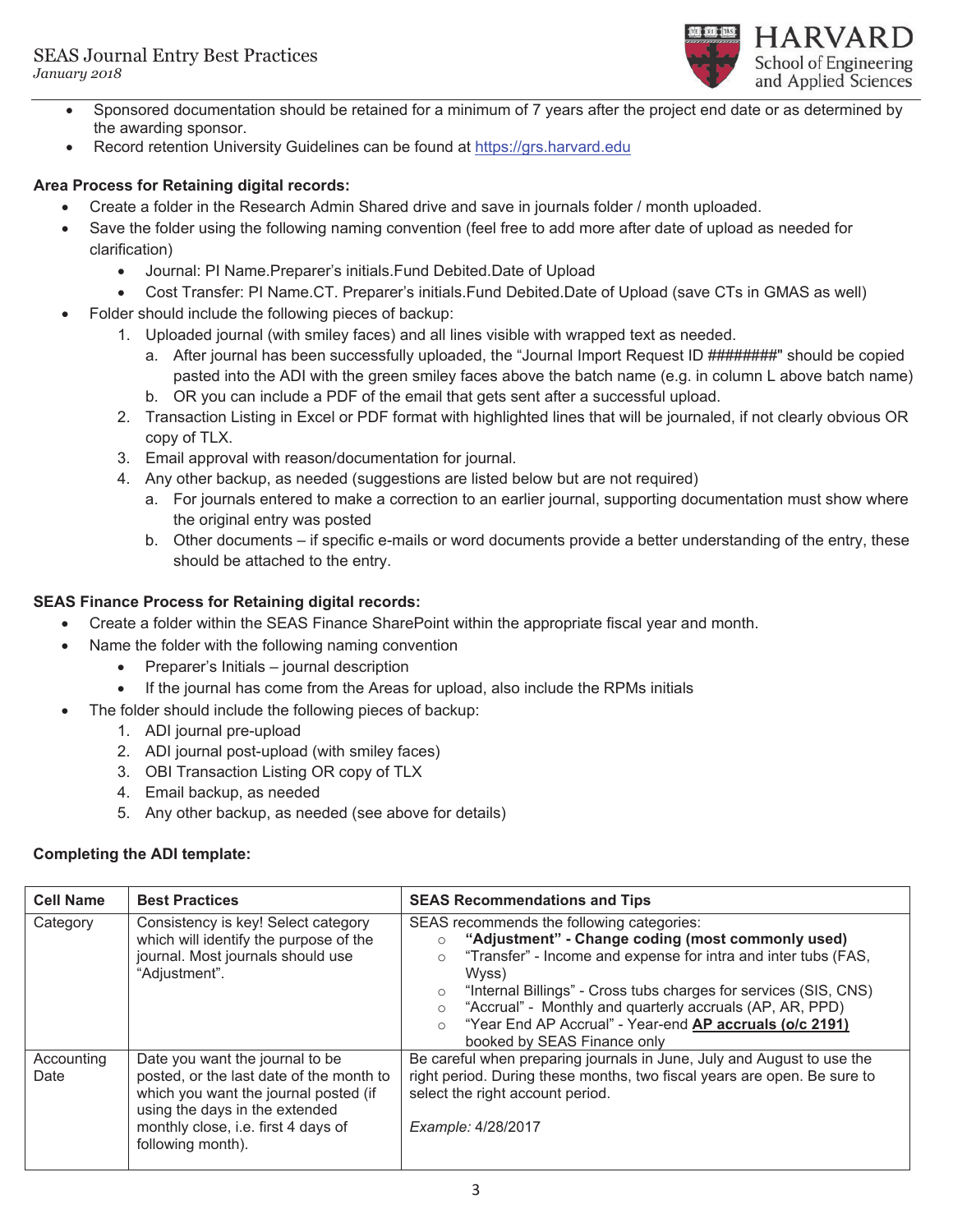

| Group ID                                     | Group ID is the preparer's 5 digit<br>phone number (no hyphen).                                                                                                                                                                                                                                                                                                                                                                                                                                                                                         | Group ID (phone number) on an ADI will show in the Batch Name as long<br>as the Batch Name is 65 characters or less.                                                                                                                                                                                                                                                                                                                                                                                                                      |  |  |
|----------------------------------------------|---------------------------------------------------------------------------------------------------------------------------------------------------------------------------------------------------------------------------------------------------------------------------------------------------------------------------------------------------------------------------------------------------------------------------------------------------------------------------------------------------------------------------------------------------------|-------------------------------------------------------------------------------------------------------------------------------------------------------------------------------------------------------------------------------------------------------------------------------------------------------------------------------------------------------------------------------------------------------------------------------------------------------------------------------------------------------------------------------------------|--|--|
|                                              |                                                                                                                                                                                                                                                                                                                                                                                                                                                                                                                                                         | Example: 65633                                                                                                                                                                                                                                                                                                                                                                                                                                                                                                                            |  |  |
| <b>Batch Name</b>                            | Tub^Preparer's initials^Approver's<br>initials^Short Description^Earliest<br>transaction date                                                                                                                                                                                                                                                                                                                                                                                                                                                           | Separate by using carrot symbol "^" (Shift + 6)<br>✓<br>DO NOT use commas<br>All sections should begin with uppercase<br>$\checkmark$<br>Example: SEAS^VC^DB^Adjust effort for PD^3/28/2017                                                                                                                                                                                                                                                                                                                                               |  |  |
| <b>Batch</b><br>Description                  | Provide a layman's overview of the<br>journal including from/to what funds<br>and expansion of dates if moving<br>multiple dates                                                                                                                                                                                                                                                                                                                                                                                                                        | This field does not appear on in the PDF version of the Transaction Listing.<br>Examples: Adjust allocable effort from F123345 to F287552 for PD salary<br>from Jan2016 to Mar2016                                                                                                                                                                                                                                                                                                                                                        |  |  |
| Journal<br>Name<br>Journal<br>Description    | Duplicate these lines from Batch name<br>and description                                                                                                                                                                                                                                                                                                                                                                                                                                                                                                | Note: Journal Description free text field does not appear on in<br>$\checkmark$<br>either the pdf or the csv version of the Transaction Listing.                                                                                                                                                                                                                                                                                                                                                                                          |  |  |
| 33-digit<br>coding (Tub,<br>Org,<br>$etc.$ ) | Only insert rows between 17 and 24.<br>Provide 33 digit codes for each entry;<br>each segment is a separate cell. All<br>segments must be completed, even if<br>the segment is all zeroes. Do not leave<br>segments blank.                                                                                                                                                                                                                                                                                                                              | <b>OBJECT FUND</b><br>14<br>Upl TUB ORG<br>15<br>* List - Text<br>16<br>$17$ O<br>18<br>$\circ$<br>19<br>$\circ$<br>20<br>$\circ$<br><b>Insert lines</b><br>21<br>$\circ$<br>only between<br>22<br>$\circ$<br>row 17 & 24<br>23<br>$24$ O<br>$25$ O<br>26<br>Totals:                                                                                                                                                                                                                                                                      |  |  |
| Debit and<br>Credit                          | Insert the dollar amounts for debit and<br>credit on separate lines.<br>Start with debits on the first line. If the<br>journal has more than 5 lines, best<br>practice is put all the debits first and<br>the credits second<br>No journal adjustments for capitalized<br>object code 68XX, (S680). These<br>adjustments need to be processed<br>through AP adjustment in Oracle Fixed<br>Assets via the SEAS finance office.<br>If you are adjusting current fiscal year<br>salaries, do not include fringe benefits.<br>These are done automatically. | Debit and credit totals agree in the "Totals" row<br>$\checkmark$<br>No formulas<br>$\checkmark$<br>Maximum of two decimal places<br>$\checkmark$<br>No negative numbers. Remember, a negative debit is entered as a<br>$\checkmark$<br>credit and a negative credit is entered as a debit.<br>$\checkmark$<br>Cost strings are valid<br>If a cost string appears not to be valid, visit Chart of Accounts<br>$\checkmark$<br>Validator                                                                                                   |  |  |
| Line<br>Description                          | Use this field to fully describe the<br>transaction and explain the why of the<br>journal (within the limit of 240<br>characters). Becomes the "Transaction<br>Line Description" in the Transaction<br>Listing.<br>This is the "Enter Explanation" section<br>on the TLX.<br>Use the following format:                                                                                                                                                                                                                                                  | See Appendix for more details.<br>Be sure to include detail about the original transaction. The goal is to not<br>have to go back to the original transaction to understand what it was.<br>Examples:<br>Adjust to correct expense obj code for HR professional<br>development from 28523-8631 to 28552-8630.25-JAN-<br>2016.Citibank. WV6340395<br>Transfer allowable supply expense from F123456 to F2345678<br>$\bullet$<br>25-Mar-2017.VWR.PO#0000123456<br>Transfer allowable travel expense for T.Student.25-Mar-2017.<br>$\bullet$ |  |  |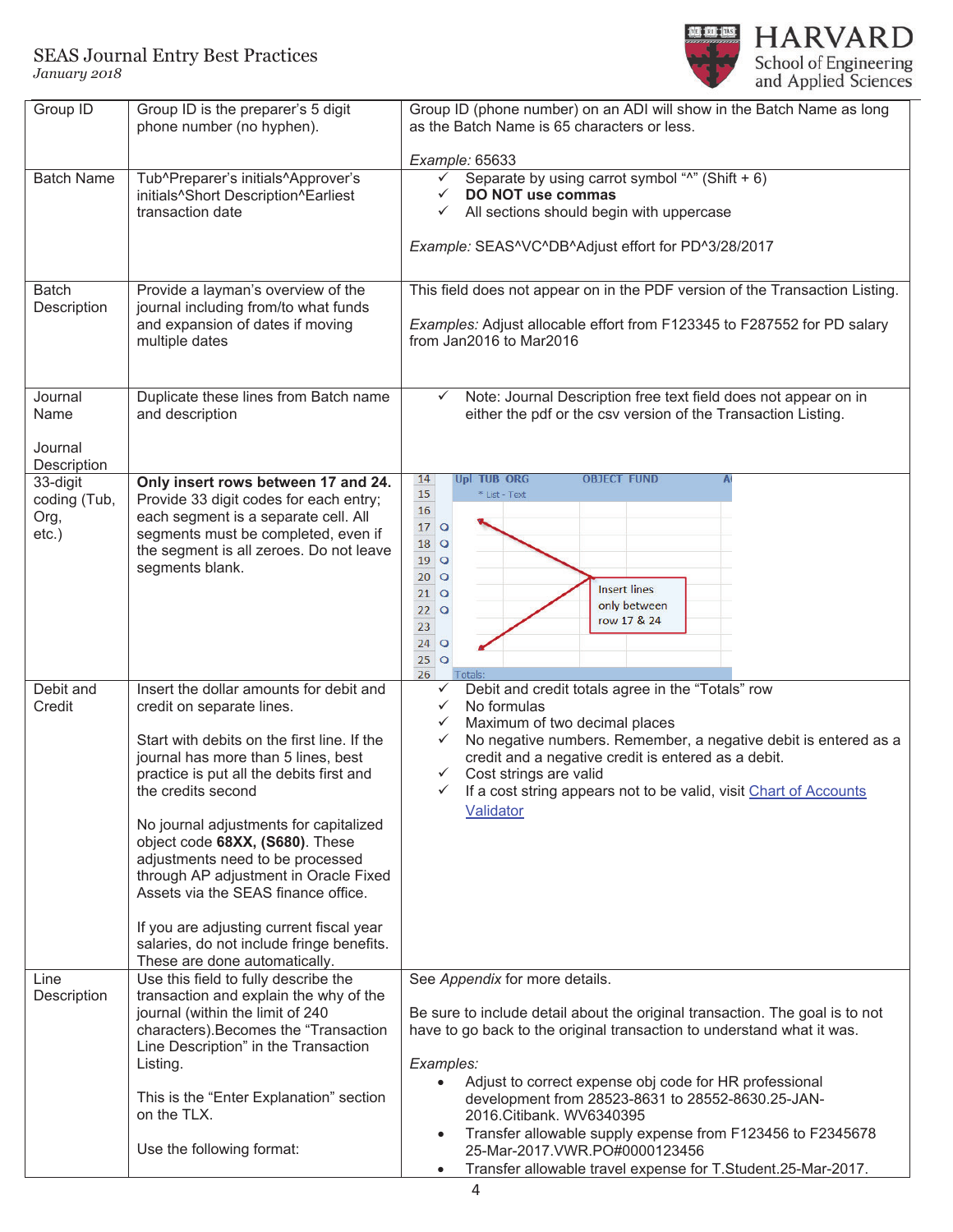#### SEAS Journal Entry Best Practices *January 2018*



|                                                                    | Adjust from {part of the 33-digit that is<br>being changed} to {new<br>costing}. {Original transaction<br>date}". {Original transaction payee}<br>{Original transaction PO/PR {Concur<br>expense report ID}<br>Transaction date is the day it hits the<br>general ledger.                                                                                   | NR#0000123456<br>Transfer allowable travel expense for A.Post-Doc.25-Mar-2017.<br>Concur ID#<br>Transfer lab service charge from F123456 to F01234.25-Mar-<br>$\bullet$<br>2017.CNS. J. Perkinson -SPM-2 1.5 units Inv.NO.17080386.30-<br>Sep-16<br>Adjust monthly payroll for T.Student from F123456 to F234567 to<br>align with effort.25-MAR-2017<br>Adjust monthly payroll for A. Postdoc for from F123456 to<br>$\bullet$<br>F234567 to align effort across projects. 25-MAR-2017. |  |  |  |  |
|--------------------------------------------------------------------|-------------------------------------------------------------------------------------------------------------------------------------------------------------------------------------------------------------------------------------------------------------------------------------------------------------------------------------------------------------|-----------------------------------------------------------------------------------------------------------------------------------------------------------------------------------------------------------------------------------------------------------------------------------------------------------------------------------------------------------------------------------------------------------------------------------------------------------------------------------------|--|--|--|--|
| Captured<br>Info Context                                           | For journals involving payroll (6010-<br>6220) and/or scholarship and award<br>(6410-6452) object codes, you must                                                                                                                                                                                                                                           | When moving student salary, remember that the proportional amount of<br>tuition should be moved as well. Move salary and tuition simultaneously in<br>the same journal, if possible. OR Include documentation in your backup, if                                                                                                                                                                                                                                                        |  |  |  |  |
| This section<br>is auto-                                           | include the employee/student name<br>and HUID # and period of work                                                                                                                                                                                                                                                                                          | it was already done previously (e.g. TL showing proportionality).                                                                                                                                                                                                                                                                                                                                                                                                                       |  |  |  |  |
| populated<br>Descriptive Flex field (DFF)<br>when using<br>the TLX | performed in the applicable                                                                                                                                                                                                                                                                                                                                 | Enter object code in column M "Captured Info Context" field and enter<br>required DFF in column N "Captured Info DFF".                                                                                                                                                                                                                                                                                                                                                                  |  |  |  |  |
|                                                                    |                                                                                                                                                                                                                                                                                                                                                             | When using ADI online, double-click on column M and a pop-up will appear                                                                                                                                                                                                                                                                                                                                                                                                                |  |  |  |  |
|                                                                    | <b>FRINGE BYPASS:</b> Do not use the<br>fringe bypass unless you are<br>journaling salary from a prior fiscal<br>year. When you are transferring salary<br>expenses, the regular fringe and<br>vacation fringe will automatically<br>calculate based on the rate of the<br>current fiscal year and transfer along<br>with the salary charge. You should not | with the required DFFs.                                                                                                                                                                                                                                                                                                                                                                                                                                                                 |  |  |  |  |
|                                                                    |                                                                                                                                                                                                                                                                                                                                                             | To copy and paste from the GL follow the following format using the fields<br>from the general ledger. If you are not using the fringe bypass there are<br>two periods before the PWP at the end.                                                                                                                                                                                                                                                                                       |  |  |  |  |
|                                                                    |                                                                                                                                                                                                                                                                                                                                                             | Batchname.transactiondate.objcode.HUID,name,,PWP                                                                                                                                                                                                                                                                                                                                                                                                                                        |  |  |  |  |
|                                                                    |                                                                                                                                                                                                                                                                                                                                                             | Example:                                                                                                                                                                                                                                                                                                                                                                                                                                                                                |  |  |  |  |
|                                                                    | transfer salary without its related                                                                                                                                                                                                                                                                                                                         | cap<br>ture                                                                                                                                                                                                                                                                                                                                                                                                                                                                             |  |  |  |  |
|                                                                    | fringe.                                                                                                                                                                                                                                                                                                                                                     | $\mathbf d$<br><b>Info</b>                                                                                                                                                                                                                                                                                                                                                                                                                                                              |  |  |  |  |
|                                                                    | If you are going to use the fringe                                                                                                                                                                                                                                                                                                                          | Con<br><b>Line Description</b><br>text Captured Info DFF                                                                                                                                                                                                                                                                                                                                                                                                                                |  |  |  |  |
|                                                                    | bypass to record fringe at a prior                                                                                                                                                                                                                                                                                                                          | List -<br>Text<br>Text List-Text                                                                                                                                                                                                                                                                                                                                                                                                                                                        |  |  |  |  |
|                                                                    | year's rate, enter a "C" after the period<br>that follows the name followed by a                                                                                                                                                                                                                                                                            | adjust allocable Feb-17 salary for T.<br>TFEL022817 PYRL009-PS On-cycle<br>Student fm f123000 to f123900 and                                                                                                                                                                                                                                                                                                                                                                            |  |  |  |  |
|                                                                    | period (if you are not using the TLX).                                                                                                                                                                                                                                                                                                                      | Pyrl A 43762542.10-FEB-<br>f124000 to align with effort^10-Feb-<br>2017.6140.50947629.Student,<br>17<br>6140 ToddFY2017Q3 JAN-MAR                                                                                                                                                                                                                                                                                                                                                       |  |  |  |  |
|                                                                    |                                                                                                                                                                                                                                                                                                                                                             | Fringe bypass example: (In the TLX this gets autopopulated when you                                                                                                                                                                                                                                                                                                                                                                                                                     |  |  |  |  |
|                                                                    |                                                                                                                                                                                                                                                                                                                                                             | select the fringe by-pass on the export tab)                                                                                                                                                                                                                                                                                                                                                                                                                                            |  |  |  |  |
|                                                                    |                                                                                                                                                                                                                                                                                                                                                             | Batchname.transactiondate.object.HUID.Last name, First name.C.PWP                                                                                                                                                                                                                                                                                                                                                                                                                       |  |  |  |  |
|                                                                    |                                                                                                                                                                                                                                                                                                                                                             | See full example in screen shot below.                                                                                                                                                                                                                                                                                                                                                                                                                                                  |  |  |  |  |

| TUB<br>ORG<br>* List - Text | OBJE                       |                  | <b>ACTIVITY SUBACTIVITY ROOT Debit</b> | * Number       | <b>Credit</b><br>* Number | <b>Line Description</b><br>Text                                                                                                                                                                                                  | Cap<br>ture<br>d<br><b>Info</b><br>Con<br>List - | text Captured Info DFF<br>Text List-Text                                                                                                                                                                                              |
|-----------------------------|----------------------------|------------------|----------------------------------------|----------------|---------------------------|----------------------------------------------------------------------------------------------------------------------------------------------------------------------------------------------------------------------------------|--------------------------------------------------|---------------------------------------------------------------------------------------------------------------------------------------------------------------------------------------------------------------------------------------|
| 325 28711<br>325 28711      | 6150 123999<br>6260 123999 | 322650<br>322650 | 0001 45333<br>0001 45333               | 1000<br>245.00 |                           | adjust allocable Feb-16 salary for A.<br>Postdoc fm f123999 to f123900 to<br>align with effort^10-Feb-16<br>adiust allocable Feb-16 fringe (24.5%)<br>for A. Postdoc fm f123999 to<br>f123900 to align with effort^10-Feb-<br>16 |                                                  | TFEL022817 PYRL009-PS On-cycle<br>Pyrl A 43762542.10-FEB-<br>2016.6140.50940000.Postdoc,<br>6150 Alice.C.FY2017Q3 JAN-MAR<br>Fringe Assmnt MALL900Fringe<br>Benefits A 900 30329997.10-FEB-<br>6260 2016.6260.50947629.Postdoc, Alice |